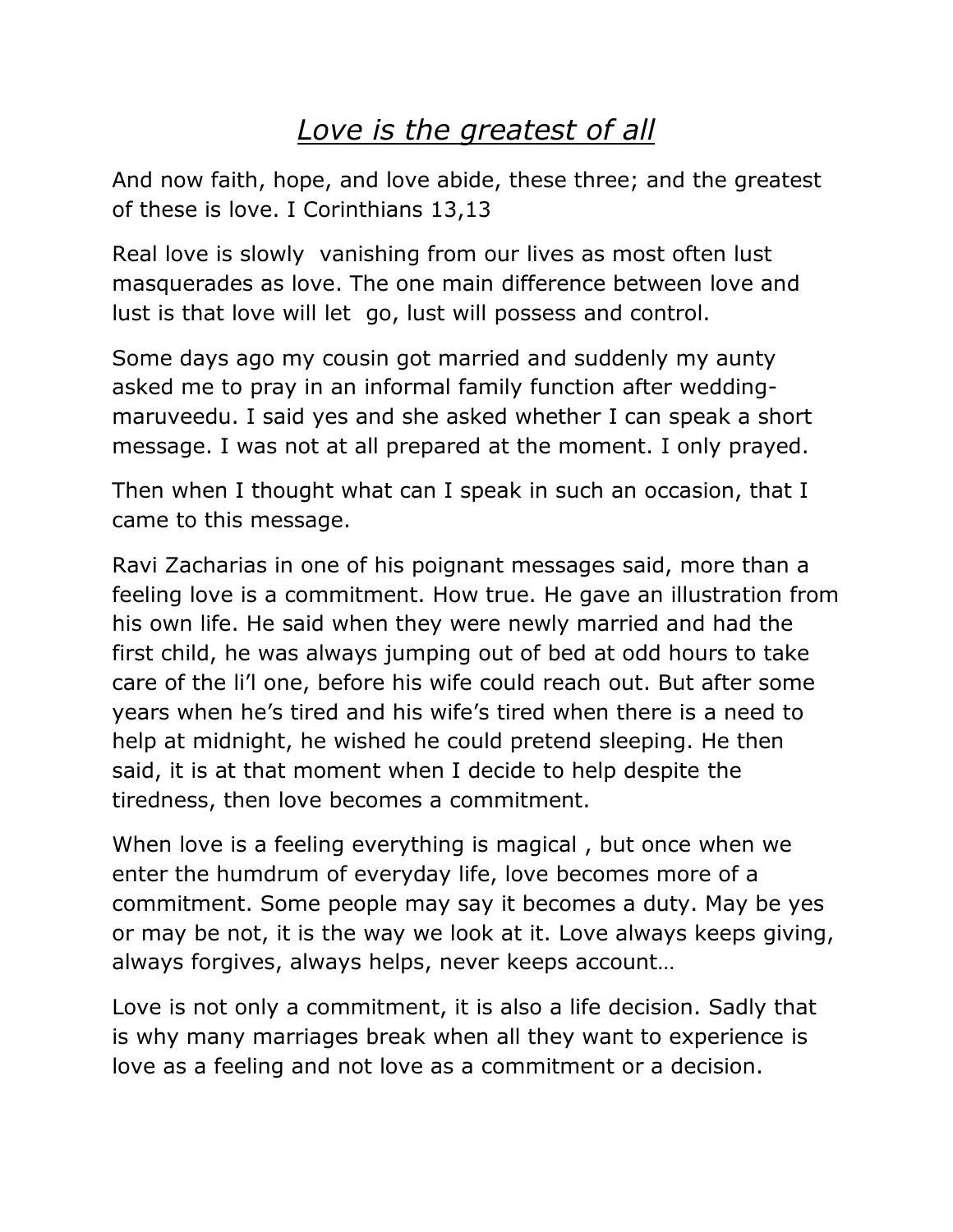Am always amazed at the families of the generation of my parents. I don't remember my father telling me he loves me, but now when I look back I remember how much sacrifice had been in the love of our parents. There were so many Christmases they never took new dresses, there were so many ice creams they never ate so we could have an extra mouth.

Not only in my family, but I see that in many families. Love to them came at a cost. They were willing to give up so many good things so we could have them. They did not hold back their time. No facebook or parties or clubs took them away from us. Back then there was not much money but there was enough love.

It's sad to see these days couples fight among themselves for all and sundry and decide to part to build their individual lives, totally disregarding the future of their children. More money, more identity, less and less love.

There is an entire generation growing up without really knowing real love. What a big tragedy! My sister said, that these days in US or Canada parents who can't spend time with their children during weekends give their children big wads of money and drop them at Disneyland and the likes. They call the money, guilt money. Grown ups behave like children and children are so lost and have such love starved lives.

This is a very huge topic, but dear friends let us start loving one another, be it your spouse or your children or your coworker or your long forgotten friend or whomever the Lord brings you to mind. Let us love one another. If we who have received the love of Christ, start loving one another that could really make a big difference. We need the love of Christ in our workplace, in our schools, in our society, why even in our churches.

Let me finish with what John says, "Little children, let us love, not in word or speech, but in truth and action." I John 3 18.